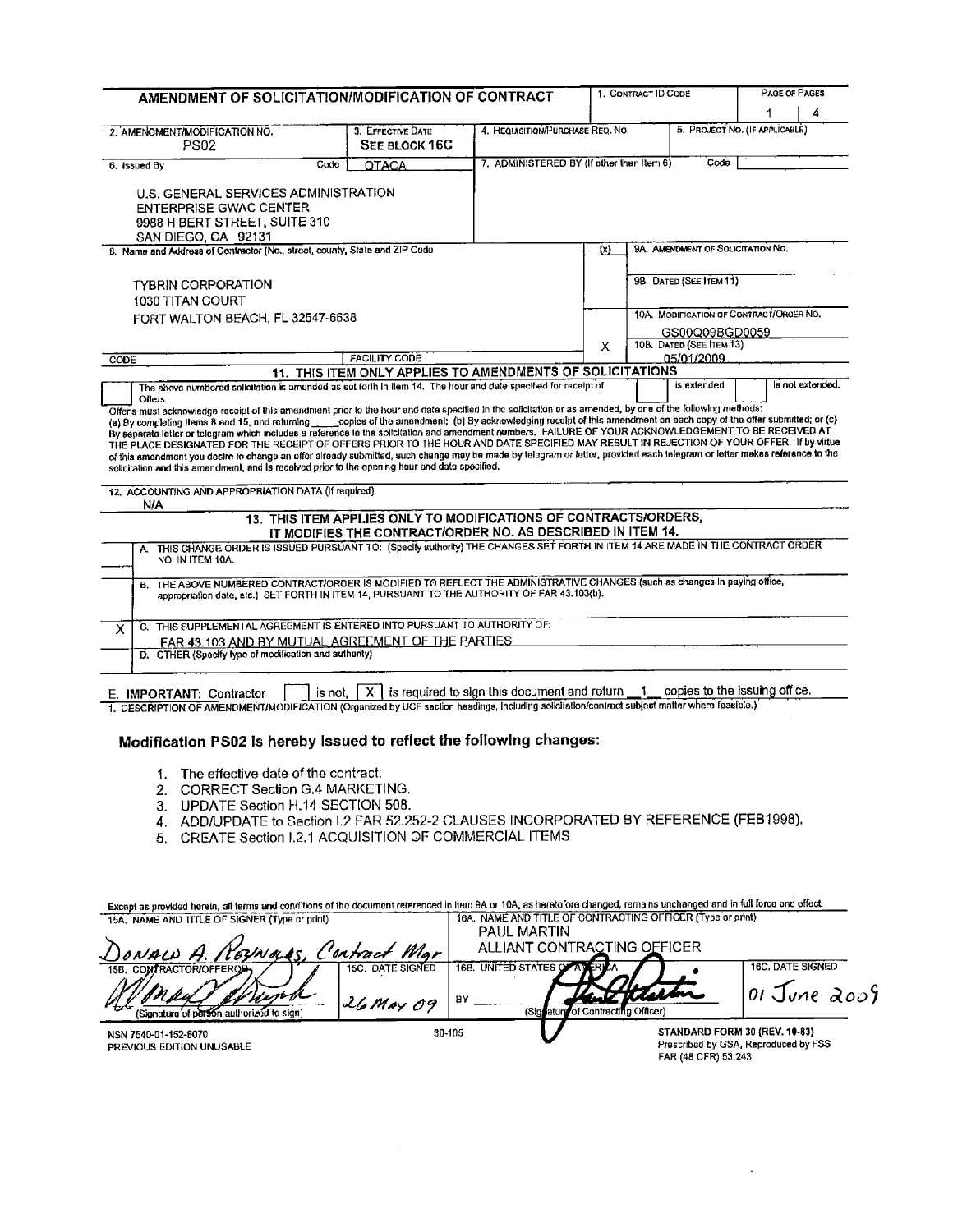1. The Notice to Proceed was issued April 29, 2009. The start date of the Basic Contract is adjusted to read:

| Base Period:          | May 1, 2009 to April 30, 2014 |
|-----------------------|-------------------------------|
| <b>Option Period:</b> | May 1, 2014 to April 30, 2019 |

2. CORRECT Section G.4 MARKETING, 1<sup>st</sup> paragraph to cite the correct Alliant contract section as follows:

Contractors shall develop company specific Alliant GWAC brochures for distribution at trade shows, conferences, seminars, etc. All marketing and promotional materials, including information on the contractor webpage (Section H.13.1), must be approved by the ACO prior to distribution and may be co-branded with marks owned or licensed by the Contractor and GSA, as long as they comply with GSAM 552.203-71, Restriction on Advertising.

3. UPDATE Section H.14 SECTION 508, to delete the URL and replace with the below URL:

<http://app.buyaccessible.gov/DataCenter/>

4. ADD/UPDATE Section I.2 FAR 52.252-2 CLAUSES INCORPORATED BY REFERENCE (1998).

## **Miscellaneous Clause Updates/Additions**

The following clauses are hereby updated:

| <b>CLAUSE</b><br>NO. | <b>TITLE</b>                                                    | <b>DATE</b>     | <b>FP</b> | <b>COST</b> | <b>TM</b> |
|----------------------|-----------------------------------------------------------------|-----------------|-----------|-------------|-----------|
| 52.203-13            | CONTRACTOR CODE OF BUSINESS<br>ETHICS AND CONDUCT               | <b>DEC 2008</b> | x         | X           | X         |
| 52.225-1             | BUY AMERICAN ACT - SUPPLIES                                     | FEB 2009        |           | х           | x         |
| 52.225-3             | BUY AMERICAN ACT - FREE TRADE<br>AGREEMENTS - ISRAELI TRADE ACT | FEB 2009        | x         | x           | x         |

The following clauses are hereby incorporated by reference:

| <b>CLAUSE</b><br>NO. | <b>TITLE</b>                      | <b>DATE</b> | FP | <b>COST</b> | <b>TM</b> |
|----------------------|-----------------------------------|-------------|----|-------------|-----------|
| 52.222-50            | COMBATING TRAFFICKING IN PERSONS  | FEB 2009    |    |             |           |
| 52.250-5             | SAFETY ACT – EQUITABLE ADJUSTMENT | FEB 2009    |    |             |           |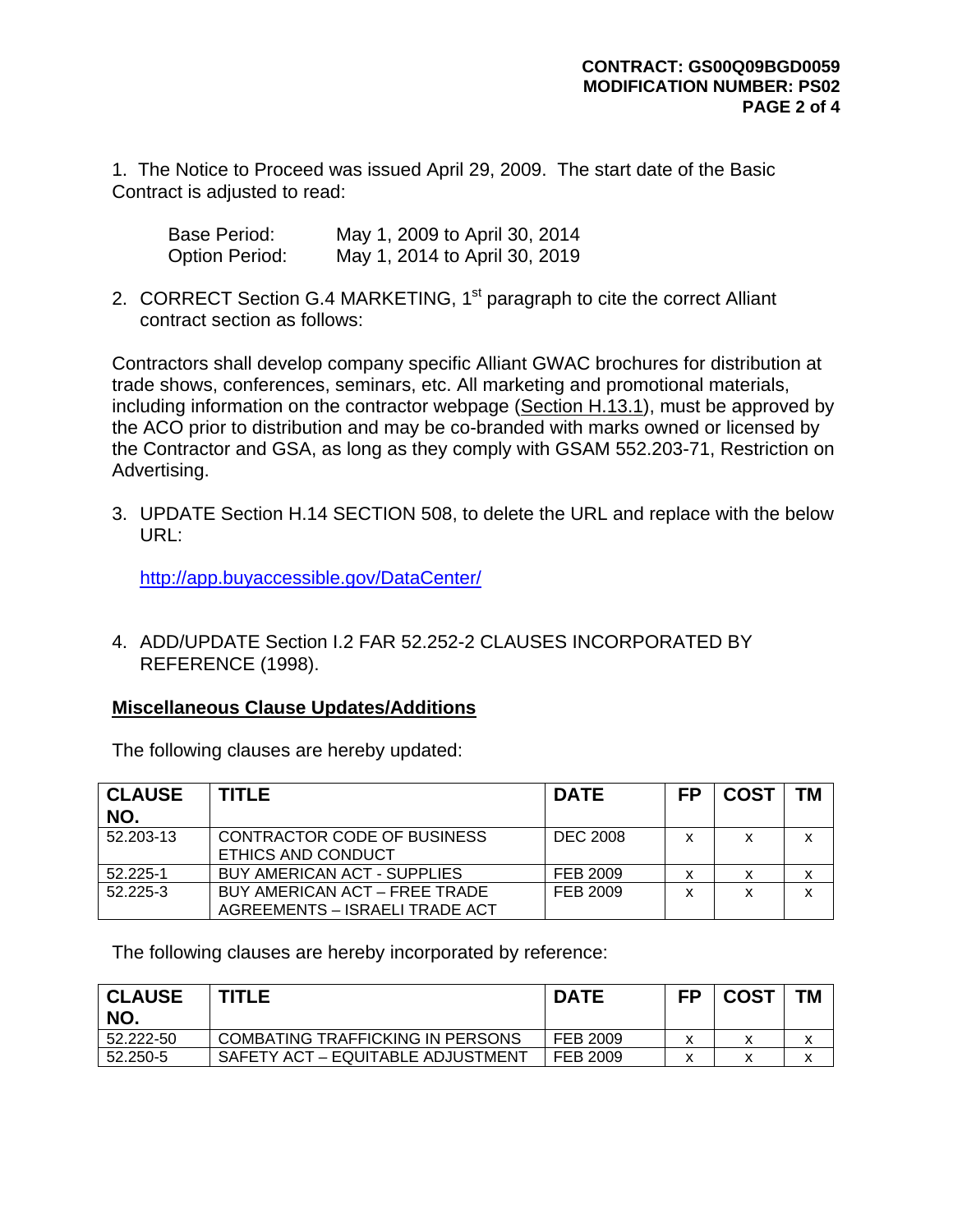ADD/UPDATE Section I.2 FAR 52.252-2 CLAUSES INCORPORATED BY REFERENCE (1998) (continued)

## Recovery Act Background

On February 17, 2009, the President signed Public Law 111-5, the Recovery Act. The Act imposes a number of requirements on Executive Branch departments and agencies receiving Recovery Act funds to meet the broader goals and objectives (e.g. level of transparency and accountability) of the Recovery Act. In addition, the Recovery Act includes a number of requirements to be implemented in Federal Government contracts.

Federal Acquisition Regulation (FAR) interim rules were published in the Federal Register on March 31, 2009, in FAC 2005-032, providing authorities, policies, and procedures for government-wide implementation of the Recovery Act and for special contract procedures contained in the OMB Guidance. The interim rules immediately make available FAR contract clauses to include in Government Contracts. **The clauses added/updated pertain to any Order (new or existing orders that are modified) that is funded in whole or in part with Recovery Act funds.** 

| <b>CLAUSE</b><br>NO. | TITLE                                                                                    | <b>DATE</b> | <b>FP</b> | <b>COST</b> | <b>TM</b> |
|----------------------|------------------------------------------------------------------------------------------|-------------|-----------|-------------|-----------|
| 52.203-15            | WHISTLEBLOWER PROTECTIONS UNDER<br>THE AMERICAN RECOVERY AND<br>REINVESTMENT ACT OF 2009 | MAR 2009    | x         | x           | x         |
| 52.204-11            | AMERICAN RECOVERY AND REINVESTMENT<br><b>ACT - REPORTING REQUIREMENTS</b>                | MAR 2009    | x         | x           | X         |
| 52.215-2             | ALTERNATE I                                                                              | MAR 2009    | x         | x           | x         |

The following clauses are hereby added and incorporated by reference:

The following clauses are hereby updated:

| <b>CLAUSE</b><br>NO. | TITLE                             | <b>DATE</b> | FP           | <b>COST</b> | ТM |
|----------------------|-----------------------------------|-------------|--------------|-------------|----|
| 52.215-2             | AUDIT AND RECORDS - NEGOTIATION   | MAR 2009    | $\checkmark$ |             |    |
| 52.244-6             | SUBCONTRACTS FOR COMMERCIAL ITEMS | MAR 2009    | x            |             |    |